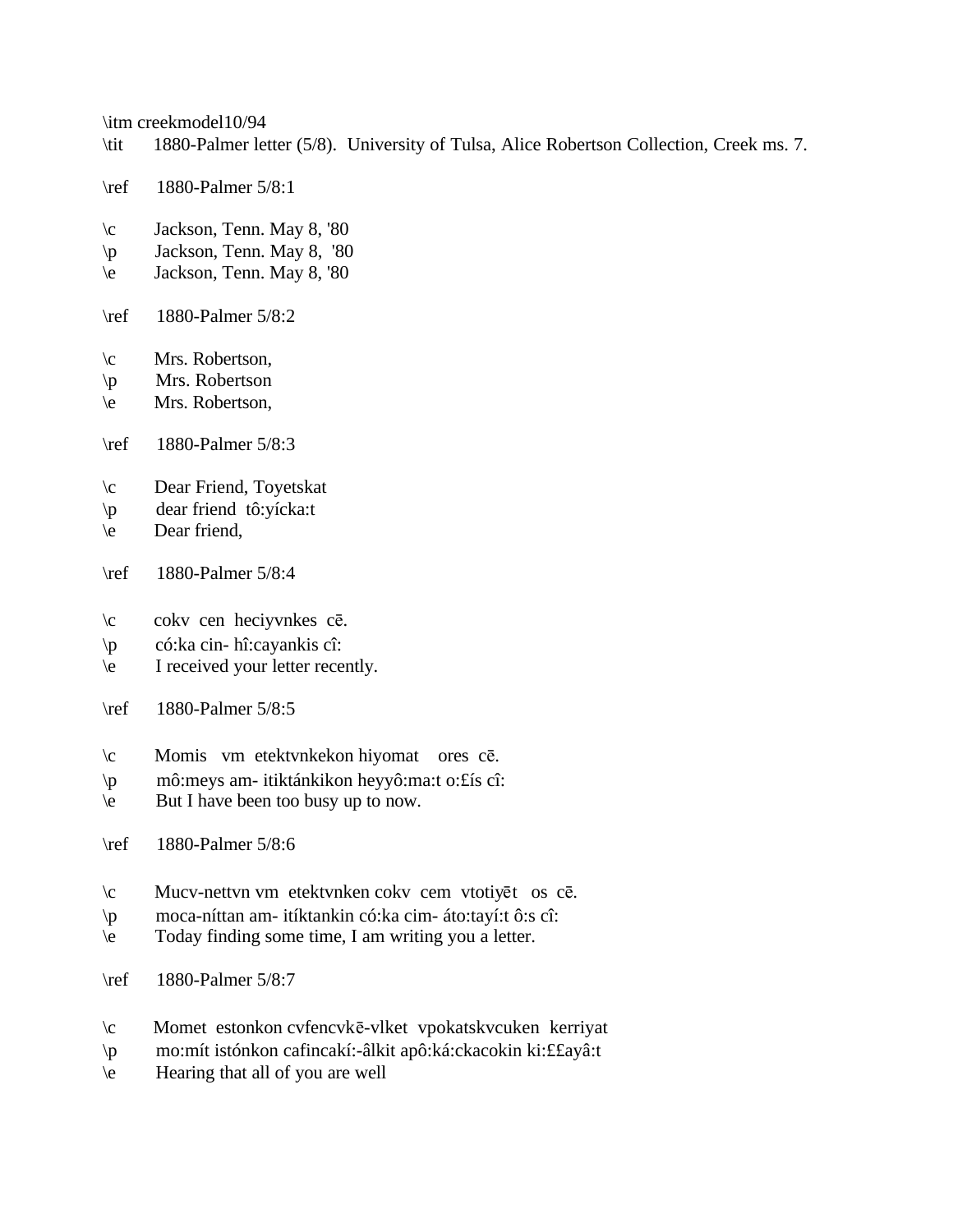\ref 1880-Palmer 5/8:8

- \c es vcafvcke heret omak's ce.
- \p is- aca:fácki: hì:ñ£it ô:maks cî:
- \e makes me happy.
- \ref 1880-Palmer 5/8:9
- \c Momet cokv-hecvlke vn hessvlke omvlkvt estonkon fullvcuken pohiyat
- \p mo:mít co:ka-hi:câlki an- hissâlki omálkat istónkon follacókin po:hayâ:t
- \e Also hearing that all my friends from school are doing well
- \ref 1880-Palmer 5/8:10
- \c vc afvcket omk's ce.
- \p ac- a:fácki:t ônks cî:
- \e makes me glad.
- \ref 1880-Palmer 5/8:11
- \c Momet hiyomat, vnet on omat,
- \p mo:mít heyyô:ma:t anít o:n o:mâ:t
- $\leq$  As for me
- \ref 1880-Palmer 5/8:12
- \c estonkon cv cvfeknē hēret cokv-hecēpit vrēpiyēt omes.
- \p istónkon ca- cafíkni: hì:ñ£it có:ka-hici:péyt a£i:payí:t ô:mis
- \e I am doing well and attending to my studies.
- \ref 1880-Palmer 5/8:13
- $\c$  Momen cokv-hēcvlke vpvlwv omvlkvt cvfencvke-vlket etefullet omes cē.
- \p mo:mín co:ka-hi:câlki apálwa omálkat cafincakí:-âlkit itífollít o:mís cî:
- \e The other students here are doing well also.
- \ref 1880-Palmer 5/8:14
- \c Momet yvmvt on omat,
- \p mo:mít yamát o:n o:mâ:t
- \e At this time

\ref 1880-Palmer 5/8:15

\c enokketv semahekon hēren fullet omēs cē.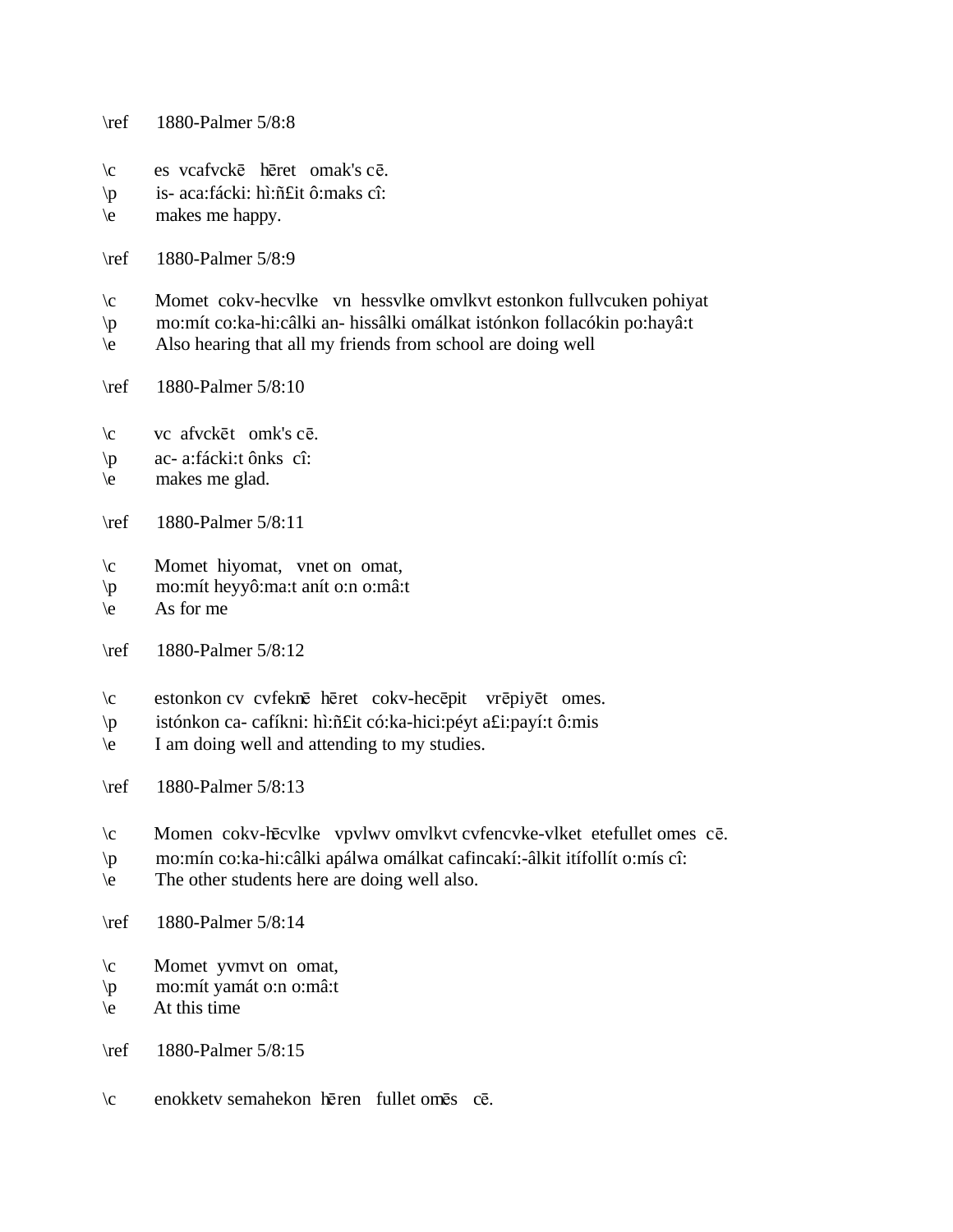- \p inokkitá simá:hikon hì:ñ£in follít o:mí:s cî:
- \e there is not much sickness in this area.
- \ref 1880-Palmer 5/8:16
- $\c$  Momen hiyomat vn tvlkuset likit cokv-hēcet ariyēt omes.
- \p mo:ín heyyô:ma:t an- tàñlkosit lêykeyt có:ka-hi:cít a:£ayí:t ô:mis
- \e Right now, I am the only student attending studies here.
- \ref 1880-Palmer 5/8:17
- $\c$  Este-catvlke omvlkvt ehuten vpeyēpen vn tvlkuset liket okis.
- \p isti-ca:tâlki omálkat ihótin apí:yi:pín an- tàñlkosit lêykit o:kéys
- \e All Indian students have returned to their homes except for me.
- \ref 1880-Palmer 5/8:18
- $\c$  Monkv Este-cate hecety ciyacet omes.
- \p mônka isti-cá:ti hicíta cayá:ci:t ô:mis
- \e I would very much like to see some Indians.
- \ref 1880-Palmer 5/8:19
- $\c$  Este-cate em punvkvn opuniyetvn cvyacēt omkv.
- \p isti-cá:t im- ponákan oponayítan cayá:ci:t ômka
- \e I like to talk in my Indian language.
- \ref 1880-Palmer 5/8:20
- \c Momis vn tvlkuset omis,
- \p mô:meys an- tàñlkosit o:méys
- \e Though I am all alone here
- \ref 1880-Palmer 5/8:21
- \c estonkon hēren vrepiyēt omes cē.
- \p istónkon hì:ñ£in a£i:payí:t ô:mis cî:
- \e I am doing very well.
- \ref 1880-Palmer 5/8:22
- \c We are all going to have an examination the 3rd of June.
- \p We are all going to have an examination the 3rd of June.
- \e We are all going to have an examination the 3rd of June.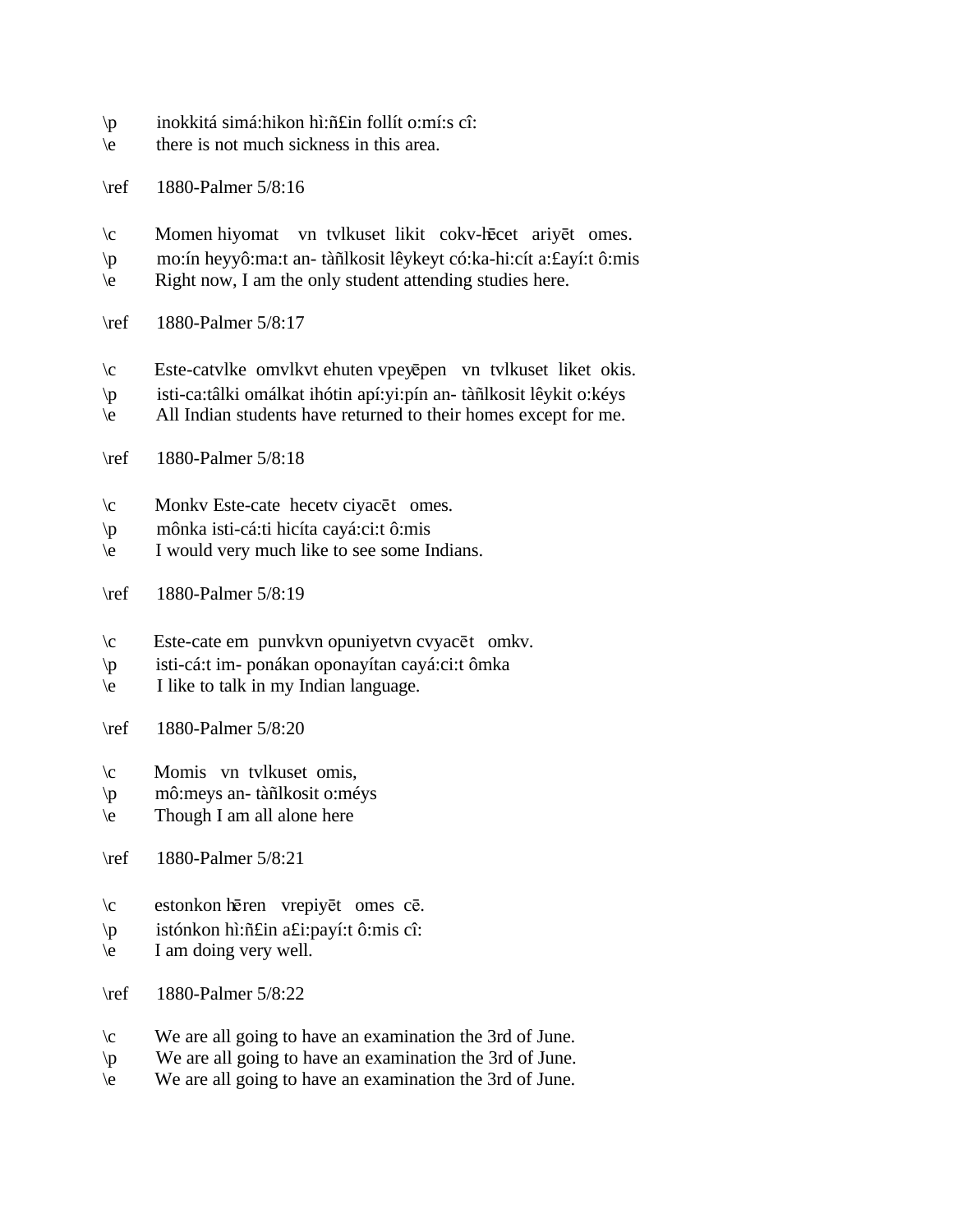\ref 1880-Palmer 5/8:23

- \c And also we are going to have both written and oral examination.
- \p And also we are going to have both written and oral examination.
- \e And also we are going to have both written and oral examination.
- \ref 1880-Palmer 5/8:24
- \c Now I am trying to get ready for examination.
- \p Now I am trying to get ready for examination.
- \e Now I am trying to get ready for examination.
- \ref 1880-Palmer 5/8:25
- $\c$  Momis hiyomat yvmvt on omat, emoren hiy $\vec{e}$  omen
- \p mô:meys heyyô:ma:t yamát o:n o:mâ:t imó£i:n héyyi:t ô:min
- \e However, it is very hot here
- \ref 1880-Palmer 5/8:26
- \c cokv vketēcetv heremahekot omes cē.
- \p có:ka akíti:citá hi£imá:hiko:t ô:mis cî:
- \e and doing studies is very difficult for me.
- \ref 1880-Palmer 5/8:27
- $\c$  Monkv cokv-hecvlket on omat en honryk $\bar{e}$  here omet etefullet
- \p mônka co:ka-hi:câlkit o:n o:mâ:t in- hon£akí: hì:ñ£i: ô:mi:t itífollít o:mí:s
- $\operatorname{cm\ddot{e}s}$  c $\overline{e}$ .
- $\vert p \vert$  cî: cî:
- \e The students here are earnestly attending to their studies.
- \ref 1880-Palmer 5/8:28
- \c Momet centakeu estofvn examination ocvranatsken omat hecetv ciyacet omes.
- \p mo:mít cínta:kio istó:fan examination ó:ca£a:ná:ckin o:mâ:t hicíta cayá:ci:t ô:mis
- \e And I would very much like to know when you all are having your examination.
- \ref 1880-Palmer 5/8:29
- $\c$  Momis hiyomat vm etektvnket hecako tayet omes cē.
- \p mô:meys heyyô:ma:t am- itíktankít hicáko: tâ:yit o:mês cî:
- \e But I do not have the time to see yours.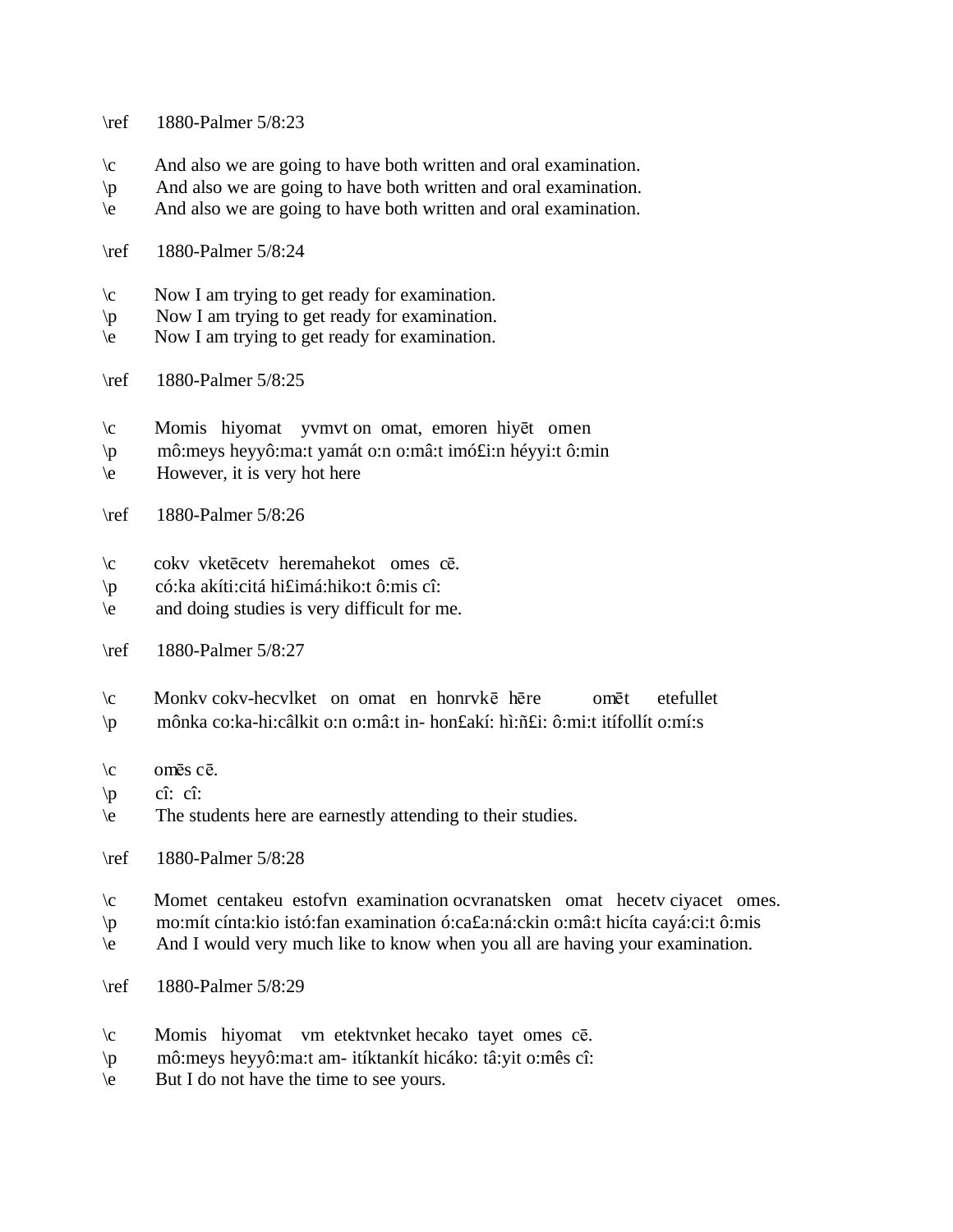- \ref 1880-Palmer 5/8:30
- \c Mrs. Robertson, hiyomat Creek Hymn Book, ocetsken omat,
- \p Mrs. Robertson heyyô:ma:t Creek Hymn Book ô:cíckin o:mâ:t
- \e Mrs. Robertson, at this time, if you have any Creek Hymn Books on hand,
- \ref 1880-Palmer 5/8:31
- $\c$  hvmken antutetskvrēn ciyacet omes cē.
- \p hámkin a:ntotícka£i:n cayá:ci:t ô:mis cî:
- \e I would like for you to send me one.
- \ref 1880-Palmer 5/8:32
- \c Este-hvtkvlket yvhikarēn eyacet omen
- \p isti-hatkâlkit yahéyká:£i:n iyâ:cit o:mín
- \e The White people want me to sing for them
- \ref 1880-Palmer 5/8:33
- \c esyvhiketvn ocvkot omet okis c¬.
- \p isyaheykitán ó:cakot o:mít o:kéys cî:
- \e but I do not have a song book.
- \ref 1880-Palmer 5/8:34
- \c Momet hiyomat Este-catvlken naken estomet fullen omat vm oniyetskvres
- \p mo:mít heyyô:ma:t isti-ca:tâlkin nâ:kin istó:mi:t follín o:mâ:t am- onayícka£i:s
- $\mathcal{C}$  cē.
- $\langle p \rangle$  cî:
- \e Please send me news of all Indian activities going on there.
- \ref 1880-Palmer 5/8:35
- $\c$  Hiyomat punvkv sulkēn cem vtutetv ciyacēt omes.
- \p heyyô:ma:t 'ponaká sólki:n cim- atotíta cayá:ci:t ô:mis
- \e There is much I want to write you.
- \ref 1880-Palmer 5/8:36
- $\c$  Momis hiyomat vm etektvnk $\bar{e}$  sekot omen
- \p mô:meys heyyô:ma:t am- itiktanki:- sikót o:mín
- $\leq$  But not having much time